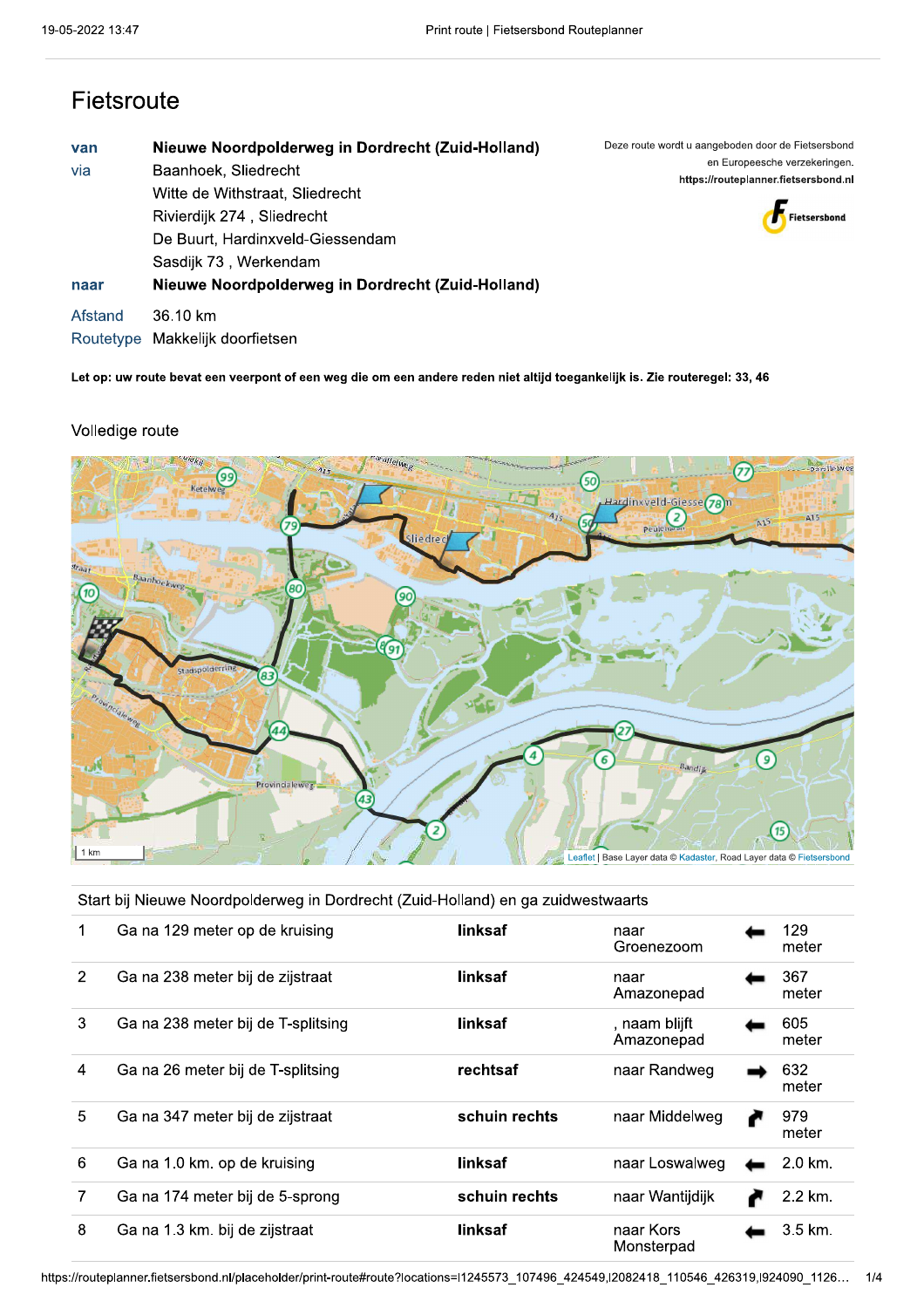| $\boldsymbol{9}$ | Ga na 1.3 km. na de oversteek                                                                                                                                              | rechtdoor     | naam wordt<br>fietspad<br><b>Baanhoek</b>                  | 4.8 km.  |
|------------------|----------------------------------------------------------------------------------------------------------------------------------------------------------------------------|---------------|------------------------------------------------------------|----------|
| 10               | Ga na 1.4 km. bij de zijstraat<br>Op deze weg komt u in de woonplaats Sliedrecht.                                                                                          | rechtsaf      | naar Parallelweg                                           | 6.3 km.  |
| 11               | Ga na 533 meter bij de T-splitsing                                                                                                                                         | scherp links  | naar Baanhoek                                              | 6.8 km.  |
| 12               | Ga na 954 meter bij het einde<br>In dit routeonderdeel zit een Paaltie.                                                                                                    | rechtdoor     | , naam wordt<br>Molendijk                                  | 7.8 km.  |
| 13               | Ga na 787 meter bij de zijstraat                                                                                                                                           | rechtsaf      | naar A W de<br>Landgraafstraat                             | 8.6 km.  |
| 14               | Ga na 292 meter op de kruising                                                                                                                                             | rechtdoor     | , naam wordt<br>Van de Houten<br>Willemsplein              | 8.9 km.  |
| 15               | Ga na 42 meter op de kruising                                                                                                                                              | schuin links  | naar<br>Havenstraat                                        | 8.9 km.  |
| 16               | Ga na 312 meter op de kruising                                                                                                                                             | rechtdoor     | , naam wordt<br>Doctor<br>Langeveldplein                   | 9.2 km.  |
| 17               | Ga na 79 meter bij het kruispunt                                                                                                                                           | rechtdoor     | , naam wordt<br>Middeldiepstraat                           | 9.3 km.  |
| 18               | Ga na 255 meter bij de zijstraat                                                                                                                                           | schuin rechts | naar Witte de<br>Withstraat                                | 9.6 km.  |
| 19               | Ga na 2 meter bij het tussenpunt                                                                                                                                           | terug         | , naam blijft<br>Witte de<br>Withstraat                    | 9.6 km.  |
| 20               | Ga na 2 meter bij de T-splitsing                                                                                                                                           | rechtsaf      | naar<br>Middeldiepstraat                                   | 9.6 km.  |
| 21               | Ga na 247 meter op de kruising                                                                                                                                             | linksaf       | naar<br>Oosterbrugstraat                                   | 9.8 km.  |
| 22               | Ga na 87 meter op de kruising                                                                                                                                              | rechtsaf      | naar Rivierdijk                                            | 9.9 km.  |
| 23               | Ga na 895 meter bij het kruispunt                                                                                                                                          | schuin rechts | , naam blijft<br>Rivierdijk                                | 10.8 km. |
| 24               | Kom na 298 meter bij [onbekend] in Sliedrecht (Zuid-Holland)                                                                                                               |               |                                                            | 11.1 km. |
| 25               | Ga na 1.2 km. bij het kruispunt<br>Deze afslag is bij een Verkeerslicht.                                                                                                   | scherp rechts | naar fietspad<br>A15                                       | 12.3 km. |
| 26               | Ga na 2.1 km. bij de zijstraat<br>Op deze weg komt u in de woonplaats Hardinxveld-<br>Giessendam.                                                                          | rechtsaf      | naar fietspad                                              | 14.5 km. |
| 27               | Ga na 683 meter bij de T-splitsing                                                                                                                                         | rechtsaf      | naar Rivierdijk                                            | 15.1 km. |
| 28               | Ga na 109 meter bij het kruispunt                                                                                                                                          | rechtsaf      | , naam blijft<br>Rivierdijk                                | 15.2 km. |
| 29               | Ga na 2.7 km. bij de zijstraat                                                                                                                                             | linksaf       | naar De Buurt                                              | 17.9 km. |
| 30               | Ga na 424 meter bij de T-splitsing<br>In dit routeonderdeel zit een Dit is een gastadres van Vrienden<br>op de Fiets met de volgende beschrijving: Verblijftype: Tuinhuis. | linksaf       | naar Rivierdijk                                            | 18.3 km. |
| 31               | Ga na 108 meter op de kruising                                                                                                                                             | rechtsaf      | , naam blijft<br>Rivierdijk                                | 18.4 km. |
| 32               | Ga na 65 meter bij de zijstraat                                                                                                                                            | rechtsaf      | naar Veer                                                  | 18.5 km. |
|                  | Ga na 25 meter bij kade                                                                                                                                                    | schuin rechts | naar veerpont<br>over Boven-<br>Merwede in<br>Hardinxveld- | 18.5 km. |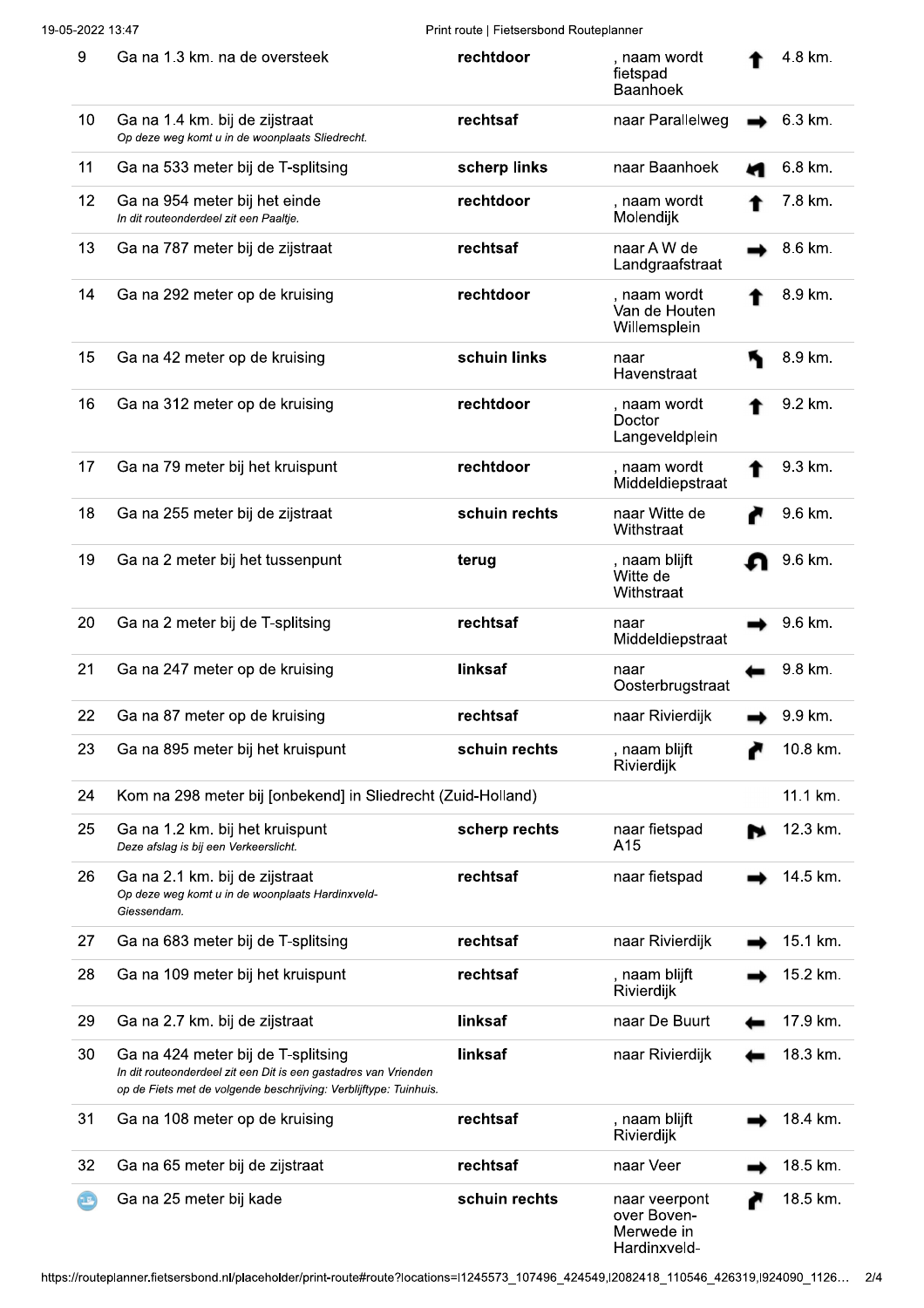|             |                                                                                                                                                                                                                                                                                                                                                                                                                                                       | THILTDUIL   FIGGGISDOITU TUGLOPIUITICI | Giessendam<br>(Altena, Noord-<br>Brabant)                                                                    |          |
|-------------|-------------------------------------------------------------------------------------------------------------------------------------------------------------------------------------------------------------------------------------------------------------------------------------------------------------------------------------------------------------------------------------------------------------------------------------------------------|----------------------------------------|--------------------------------------------------------------------------------------------------------------|----------|
| 34          | Ga na 753 meter bij kade<br>In dit routeonderdeel zit een Niet altijd toegankelijk, en een<br>Veerpont met de volgende beschrijving: Naam: Gorinchem -<br>Werkendam - Hardinxveld; Plaatsnaam: Gorinchem,<br>Werkendam, Hardinxveld; Informatie: 0183-659314 (Riveer);<br>Type veer: Motorveerboot; Opmerkingen:<br>-Op donderdag(koop) avond in Gorinchem extra afvaart naar<br>Woudrichem-Sleeuwijk-Werkendam-Hardinxveld als er<br>passagiers zijn | rechtdoor                              | naar Sasdijk                                                                                                 | 19.3 km. |
| 35          | Ga na 151 meter bij de T-splitsing<br>Op deze weg komt u in de woonplaats Werkendam.                                                                                                                                                                                                                                                                                                                                                                  | rechtsaf                               | , naam blijft<br>Sasdijk                                                                                     | 19.4 km. |
| 36          | Kom na 106 meter bij [onbekend] in Werkendam (Altena, Noord-Brabant)                                                                                                                                                                                                                                                                                                                                                                                  |                                        |                                                                                                              | 19.5 km. |
| 37          | Ga na 469 meter bij de zijstraat<br>In dit routeonderdeel zit een Paaltje.                                                                                                                                                                                                                                                                                                                                                                            | rechtdoor                              | , naam wordt<br>Bandijk                                                                                      | 20.0 km. |
| 38          | Ga na 74 meter op de kruising                                                                                                                                                                                                                                                                                                                                                                                                                         | linksaf                                | naar fietspad                                                                                                | 20.1 km. |
| 39          | Ga na 8 meter bij de T-splitsing                                                                                                                                                                                                                                                                                                                                                                                                                      | rechtsaf                               | naar fietspad<br>langs Bandijk                                                                               | 20.1 km. |
| 40          | Ga na 628 meter bij de Y-splitsing                                                                                                                                                                                                                                                                                                                                                                                                                    | schuin rechts                          | , naam blijft<br>fietspad langs<br>Bandijk                                                                   | 20.7 km. |
| 41          | Ga na 221 meter bij de zijstraat                                                                                                                                                                                                                                                                                                                                                                                                                      | rechtdoor                              | , naam wordt<br>Bandijk                                                                                      | 20.9 km. |
| 42          | Ga na 913 meter bij het kruispunt<br>In dit routeonderdeel zit een Waterlinie met de volgende<br>beschrijving: Naam: Grienden als golfbreker.                                                                                                                                                                                                                                                                                                         | rechtsaf                               | naar Nieuwe<br>Merwedepad                                                                                    | 21.8 km. |
| 43          | Ga na 1.8 km. bij de zijstraat<br>In dit routeonderdeel zit een Paaltie.                                                                                                                                                                                                                                                                                                                                                                              | schuin links                           | , naam blijft<br>Nieuwe<br>Merwedepad                                                                        | 23.7 km. |
| 44          | Ga na 3.8 km. bij het kruispunt<br>In dit routeonderdeel zit een Paaltie.                                                                                                                                                                                                                                                                                                                                                                             | rechtsaf                               | naar fietspad<br>langs Bandijk                                                                               | 27.4 km. |
| 45          | Ga na 1.9 km. bij het kruispunt                                                                                                                                                                                                                                                                                                                                                                                                                       | rechtsaf                               | naar Veerweg                                                                                                 | 29.3 km. |
| $\bigoplus$ | Ga na 528 meter bij kade                                                                                                                                                                                                                                                                                                                                                                                                                              | rechtdoor                              | naar veerpont<br>over Nieuwe<br>Merwede<br>Nieuwe<br>Merwede in<br>Werkendam<br>(Dordrecht,<br>Zuid-Holland) | 29.8 km. |
| 47          | Ga na 618 meter bij kade<br>Deze afslag is bij een weg met de volgende beschrijving: op/afrit<br>waterbus. In dit routeonderdeel zit een Niet altijd toegankelijk, en<br>een Veerpont met de volgende beschrijving: Naam: Kop van t<br>Land - Biesbosch Spieringpolder; Plaatsnaam: Kop van t Land,<br>Biesbosch Spieringpolder; Type veer: Motorveerpont;<br>Opmerkingen:<br>-De pont vaart 3x per uur vv.                                           | rechtdoor                              | naar<br>Provincialeweg                                                                                       | 30.5 km. |
| 48          | Ga na 47 meter bij het kruispunt<br>Op deze weg komt u in de woonplaats Dordrecht.                                                                                                                                                                                                                                                                                                                                                                    | schuin links                           | naam blijft<br>Provincialeweg                                                                                | 30.5 km. |
| 49          | Ga na 32 meter bij het kruispunt                                                                                                                                                                                                                                                                                                                                                                                                                      | rechtsaf                               | naar Zeedijk                                                                                                 | 30.6 km. |
| 50          | Ga na 2.2 km. bij de T-splitsing                                                                                                                                                                                                                                                                                                                                                                                                                      | rechtsaf                               | naar                                                                                                         | 32.8 km. |

https://routeplanner.fietsersbond.nl/placeholder/print-route#route?locations=l1245573\_107496\_424549,I2082418\_110546\_426319,I924090\_1126... 3/4